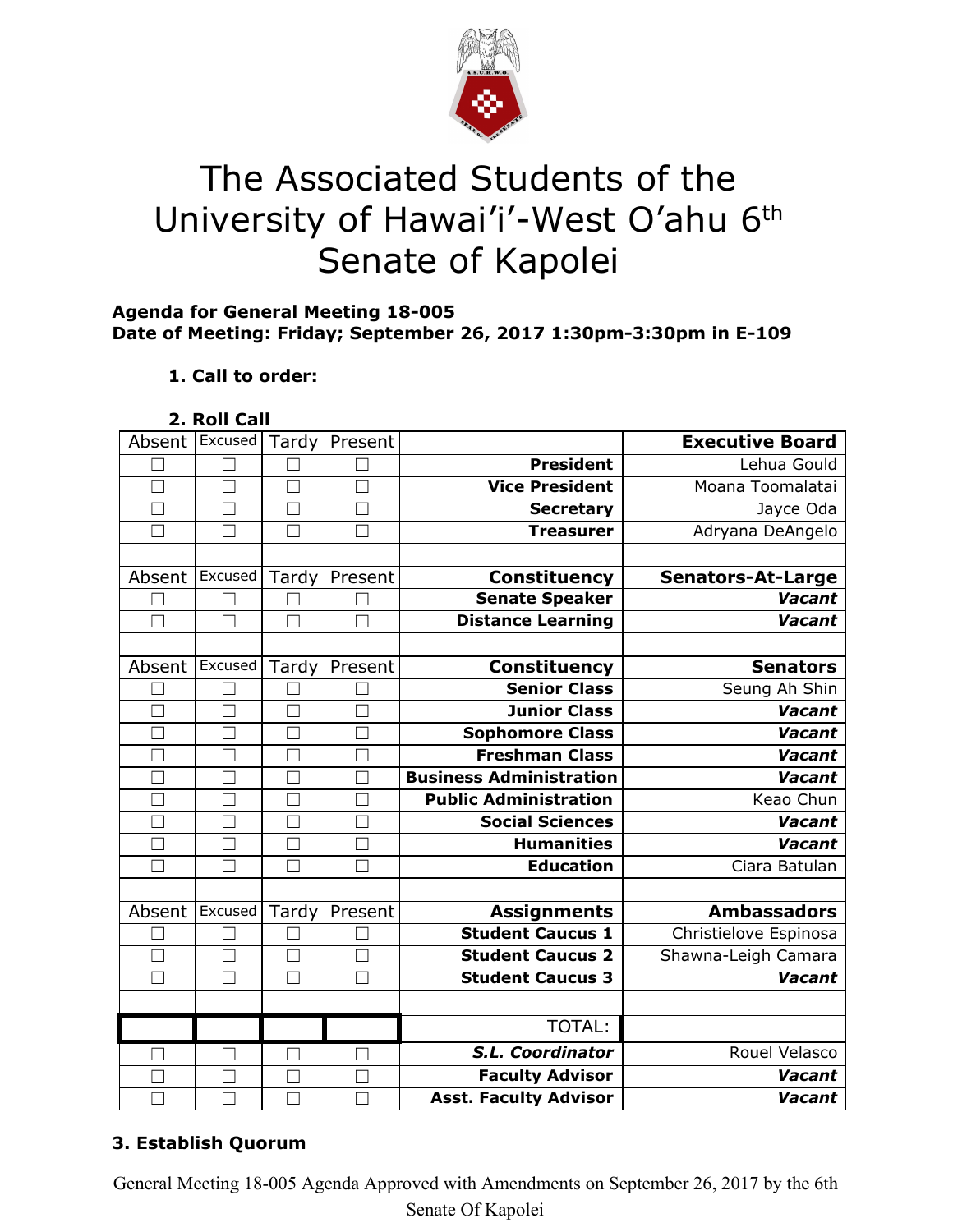## 3.1 Quorum Established?

#### **4. Open Forum Guest**

#### **5. Approval of Agenda and Minutes**

- 5.1 Minutes for Meeting 18-004 Motion: Second: Vote:
- 5.2 Agenda for Meeting 18-005 Motion: Second: Vote:

#### **6. Internal Reports**

- 6.1 President
- 6.2 Vice President
- 6.3 Secretary
- 6.4 Treasurer
- 6.5 Advisors
- 6.6 *Standing Committee Reports*
- 6.6.1 Budget & Finance
- 6.6.2 Activities
- 6.6.3 Legislative
- 6.7 *Ad Hoc Committee Reports*
- 6.7.1 Elections Committee
- 6.8 *Senators Report*
- 6.8.1 Senate Speaker **N/A**
- 6.8.1 Distance Learning **N/A**
- 6.8.2 Senior Class
- 6.8.3 Junior Class **N/A**
- 6.8.4 Sophomore Class **N/A**
- 6.8.5 Freshman Class **N/A**
- 6.8.6 Business Administration Division **N/A**
- 6.8.7 Public Administration Division
- 6.8.8 Social Sciences Division **N/A**
- 6.8.9 Humanities Division **N/A**
- 6.8.10 Education Division
- 6.9 Caucus Ambassadors Report
- 6.10 *Campus Committees Report*
- Health/Technology/Transportation (HTT) Committee
- -Senior Staff Meetings
- -Faculty Senate
- -Campus Compliance Committee
- -LRDP Committee

General Meeting 18-005 Agenda Approved with Amendments on September 26, 2017 by the 6th

#### Senate Of Kapolei